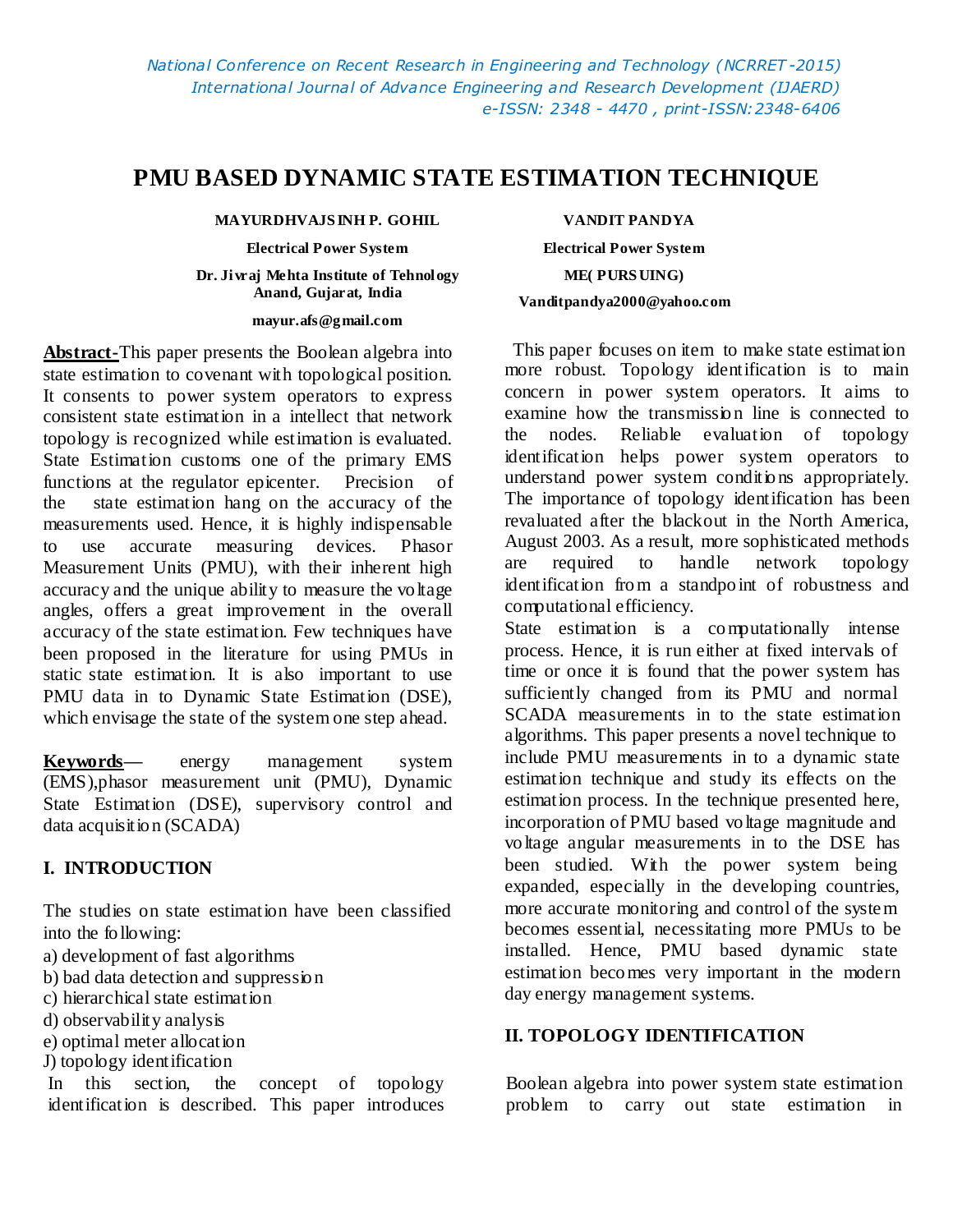consideration of network topology. This paper aims to evaluate network topology and state variables at the same time. In that sense, power system state estimation is extended to deal with network topology. Network topology may be divided into branch and node topology.

### **A. Branch Topology Identification**

Branch topology identification is to judge whether a doubtful line exists or not or estimate where a line is Connected to. Fig.1shows the concept of branch

$$
\sum_{i \in I_i} \alpha_i^i \le 1 \quad (\forall l \in L)
$$
\nwhere, I: set of Node i for Branch 1

\nL: set of double full Branch 1



**Fig. 1 Concept of branch topology identification**.

Now, let us consider state estimation in consideration of branch topology. Measurement matrix H in may be rewritten as

$$
H = H_0 + \sum_{l \in L} \sum_{i \in I_l} \alpha_l^i H_l^i
$$
...(2)

Where,

Ho : measurement matrix without doubtful topology  $H_i^1$ : modified measurement matrix in consideration of the relationship between Branch l and Node i.

Thus, state estimation in consideration of branch

topology identification, where Node 0 implies the starting point of Branch l and Branch l looks for the ending point. Now, suppose that Node i  $(i = 1...n)$ is a candidate of the ending point. To model the relationship between Branch l and Node i, the following Boolean variable is introduced:

Branch I from Node 0 selects only one ending node. The constraint may be expressed as,

node, the Boolean variable  $\beta_{i_1}$  has the following Since Branch l should be connected to only one constraint:

$$
\sum_{i \in I_k} \beta_i^i = 1 \quad (\forall l \in L_k)
$$
 ... (3)



### **Fig.2 Concept of node topology identification**. Where,

Ik:set of decomposed Node i at Substation k Lk: set of Branch I connected to Substation k The measurement matrix H may be rewritten by the Boolean variable.

$$
H = H_0 + \sum_{k \in K} \sum_{l \in L_k} \sum_{i \in I_k} \beta_l^i H_l^i
$$

topology is carried out to identify whether Branch l exists and where the ending node is.

 **….(4)**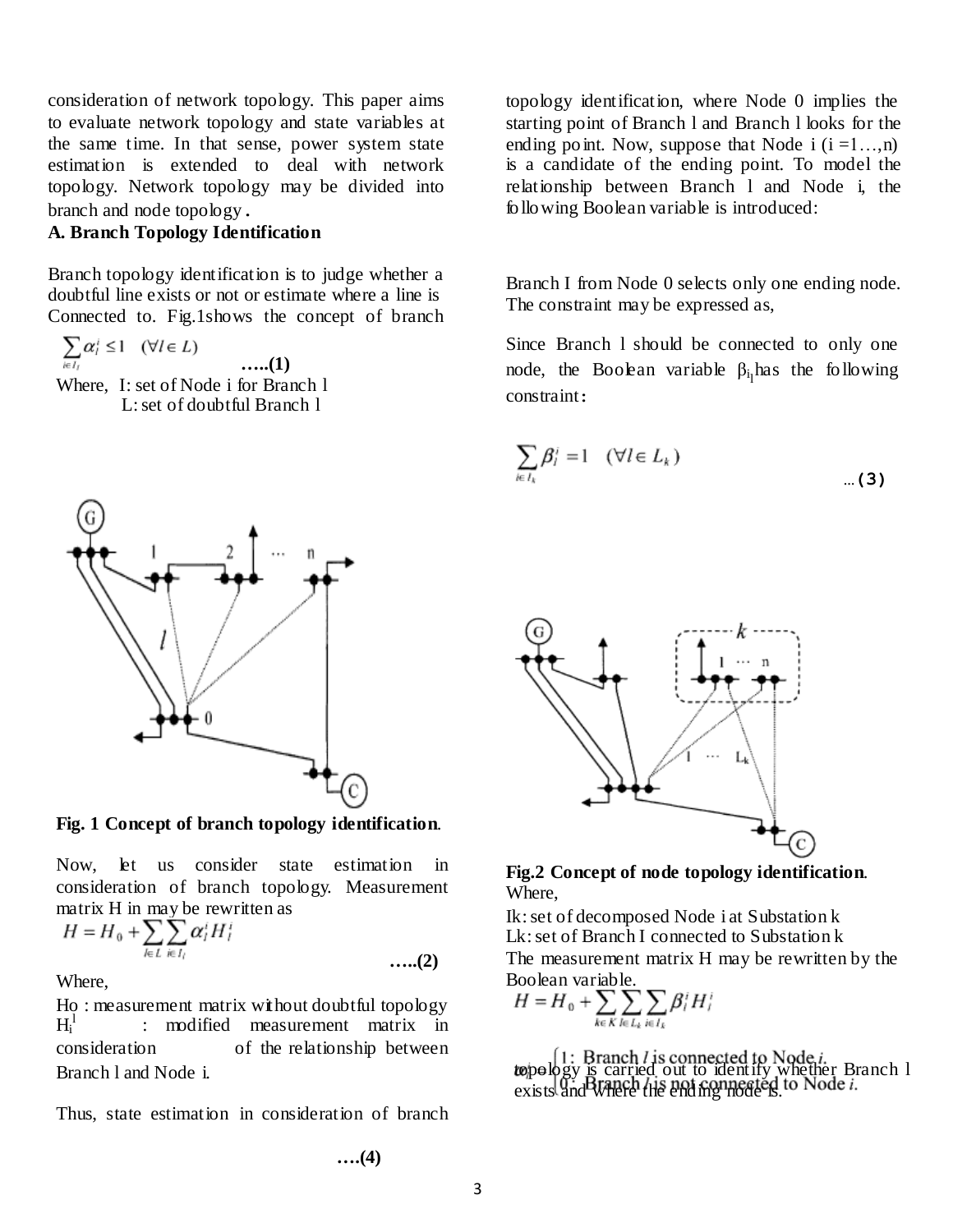#### **B. Node Topology Identification**

 $\beta_i$ <sup>1</sup> is introduced into the problem above. Node topology identification is to separate a node at a substation. There is possibility that a doubtful substation should be divided into some decomposed nodes. As shown in Fig. 2, Substation k is separated into n decomposed nodes. The nodes are connected to other nodes by Lk branches. Boolean variable,

 $\beta_i^i = \begin{cases} 1: \text{Branch } l \text{ is connected to Node } i. \\ 0: \text{ Branch } l \text{ is not connected to Node } i. \end{cases}$ 

**..…(5)**

Where,

K:set of doubtful Substation k

To model the state of the decomposed node at

substation, the following Boolean variable is used:<br> $\lambda_i^k = \begin{cases} 1: \text{Node } i \text{ has no connection with others.} \\ 0: \text{Node } i \text{ has connection with others.} \end{cases}$ 

**….(6)** The relationship may be written as:

Suppose that the reference angle of  $\theta_{ref} = 0$  is available ifNode i has no connection with others.

$$
\lambda_i^k = 1 \quad \Rightarrow \quad \theta_i^k = \theta_{ref} \quad \dots (7)
$$

Where,

 $\theta_{ref}$ : voltage angle of Node i at Substation k Therefore, the nodal state at the substation is identified by optimizing node topology.

### **III. PHASOR MEASUREMENT UNITS**

In the 1980s, a device called the Synchronous Component Distance Relay (SCDR) was developed for transmission line protection. This device had the ability to calculate the synchronous components of the voltage and current on the transmission lines. Since the state vector of a power system consists of positive sequence vo ltage vectors at all the buses of a power system, this device clearly had the ability to directly measure the state vector. Though the device was developed primarily for protection applications, its ability to directly measure the voltage phasors paved the way for its usage in state estimation and this led to the eventual development of Phasor Measurement Units (PMU). The PMUs main

advantage comes from the fact that, probablyfor the first time we can have synchronized measurements of parameters across the power system. The PMUs use the GPS system to synchronize the measurements. The accuracy of the synchronisation can be as low as 1μs. The PMUs receive the one pulse per second GPS signal, along with the time tag, which is used as an initiation for the measuring the positive sequence voltages and currents. This data is in turn transmitted

to the control center, through suitable communication channels for monitoring and control applications . As PMUs can measure the phasors with extremely high accuracy which are also synchronized, their addition in to the state estimators, even if in a few locations, should improve the performance of the state estimation process considerably.

### **IV. PHASOR MEASUREMENTS IN STATIC STATE ESTIMATION:**

Before venturing in to dealing PMUs in dynamic state estimation, it's important to take a look at some of the conclusions obtained from the experience of including PMUs in static state estimation. These conclusio ns drawn from incorporating PMUs in static state estimation have been taken in to account while developing algorithms for incorporating PMU measurements in DSE. As we know, PMUs may not be installed at all the location of a power system, the estimation algorithms have to process a mixture of both the PMU measurements and the normal SCADA measurements. There are two different schools of thought regarding the way of incorporating the PMU measurements in to state estimation. The first method, called the Direct Substitution technique, suggests that the PMU data are far superior to the normal SCADA data and hence have to be collected and used separately from the SCADA data. This method considers that the PMU based voltage magnitude and angular measurements at a particular bus, to be equal to the state at that particular bus and the estimation process is carried out only for other buses where PMUs are not installed. The other school of thought suggests that, though the PMU data are different from the SCADA data, they can nevertheless be used along with SCADA data in the estimation process, albeit with higher weights. The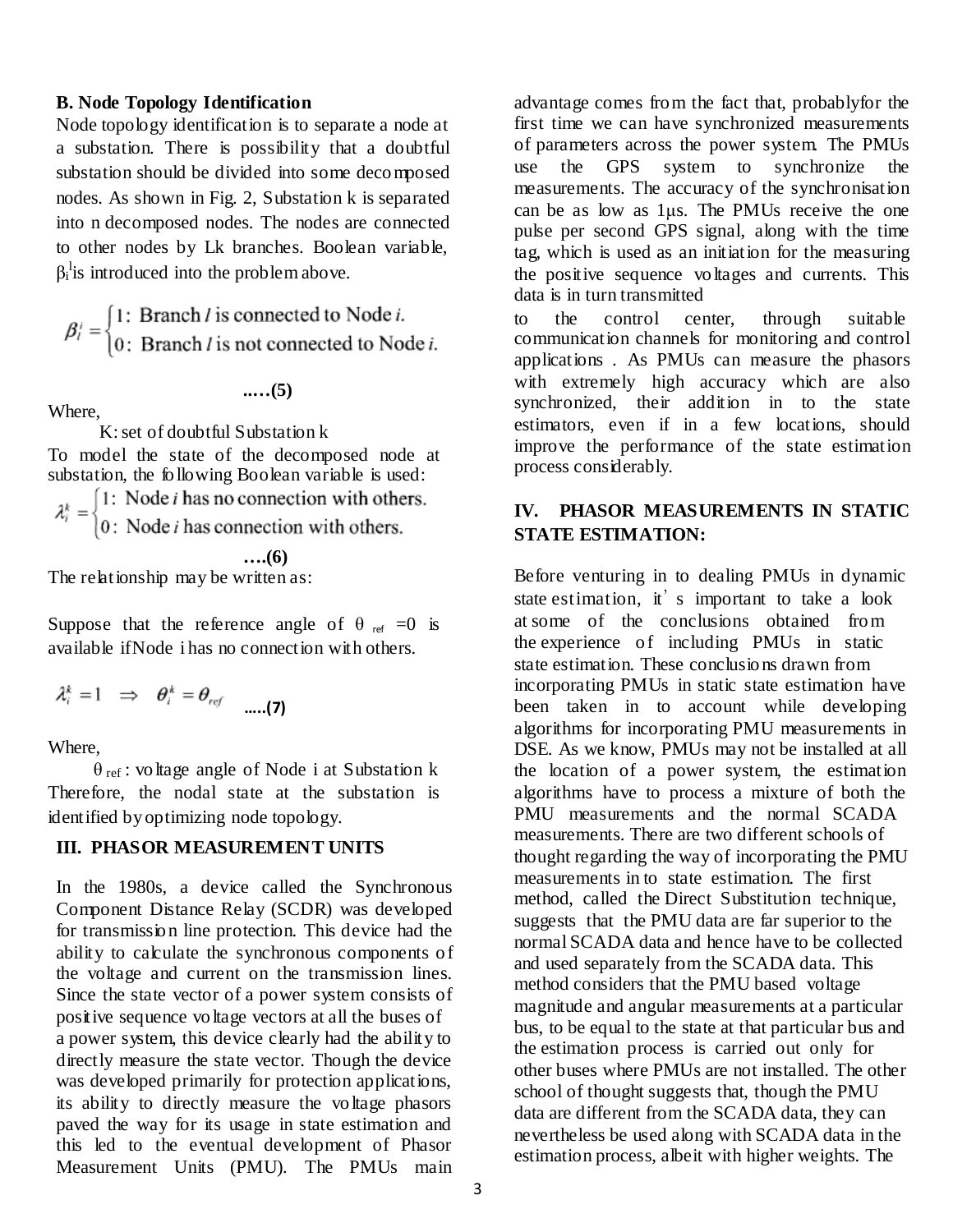first method uses the voltage magnitude and angle measuring ability of the PMUs fully. But the disadvantage of this method is that the high accuracy of the PMU measurements is not contributing to the estimation process. But in the second method, the high accuracy of the voltage and angular measurements of PMU participate in the estimation process and hence help in reducing

the errors in estimation due to other less accurate measurements. In the second method, the accuracy can further be improved by replacing the vo ltage magnitude and angular estimates corresponding to the PMU measurements by PMU measurements themselves, once the state estimation is complete. This method is found to produce lesser error in the finalstate estimates.

Some of the conclusions obtained from the PMU based static state estimation techniques are

**1.** The angular measurements play the same role in active measurement residuals as the vo ltage measurement plays in the reactive measurement residuals.

**2**. The introduction of highly accurate angular measurements increases the convergence speed especially in larger systems.

**3**. State estimation results are more sensitive to angular measurement errors than to errors in power flow measurements.

**4.** Of the two estimation techniques presented, the second method of incorporating PMU

measurements with larger weights is preferable as it has better accuracy.

These conclusio ns form the basis of our model for incorporating the phasor measurements in dynamic state estimation.

## **V. DYNAMIC STATE ESTIMATION**

Power system is a dynamic system, and hence changes continuously but sbwly. The static state estimators, failed to model this quasi-static behavior of the power system. The DSE techniques have a mathematical model for the time behavior of

the power system and hence deliver more realistic estimates. DSE uses the present (and some times previous) state of the power system along with the knowledge of the system"s physical model, to predict the state vector for the next time instant. Once the new measurements at the next instant of time arrive, the predicted values are filtered to obtain a more accurate estimate of the states. This prediction feature of the DSE provides vital advantages in system operation, control,

and decisio n-making. It allows the operator more time to act in cases of emergency, helps in detection of anomalies, bad data etc. The fo llowing are the main steps followed in the DSE procedure:

**1. Mathematical modeling:** The first step in DSE is to identify a suitable mathematical model for the time behavior of the power system.

**2.Parameter Identification:** This step involves the calculation of the parameters that make up the

mathematical model describing the behavior of the power system

**3. State Prediction:** This step, predicts the state vector at the instant of time (say  $k+1$ "), from the knowledge of state vector at the present instant (say  $\mu$ ") and the mathematical model.

**4.State Filtering:** Once the measurements are obtained for the instant  $k+1$ ", the predicted state vector is simply updated to obtain a more accurate estimate of the state of the system.

At the end of these three steps, the DSE gives an updated estimated state vector of the power system, which in turn will be used by other EMS functions.

Leite Da Silva et al has presented a technique, which uses Holt"s double exponential smoothing technique for prediction and Extended Kalman Filter (EKF), for the filtering process. This paper

uses the above DSE technique for incorporating phasor measurements. The mathematical model for the time behavior of the system is given by:

$$
x_{k+1} = F_k x_k + G_k + w_k \quad \dots (8)
$$

Where  $x + 1$  and  $x$ k represent the state vector at instants  $x + 1$ " and  $x + 1$ " respectively, Fk is the function representing the state transition between two instants of time, Gk is associated with

the trend behavior of the state trajectory and wk is the white Gaussian noise with zero mean and covariance Q. The measurement model is given by: z

$$
= Hx + v \qquad \qquad \ldots \ldots (9)
$$

Where  $Z$  is the measurement vector,  $x$  is the state vector,  $H$  is the Jacobian of the nonlinear function relating the state vector and the measurements and *v*  is the noise in measurements with a standard deviation of *R*. Here *R* is of the form: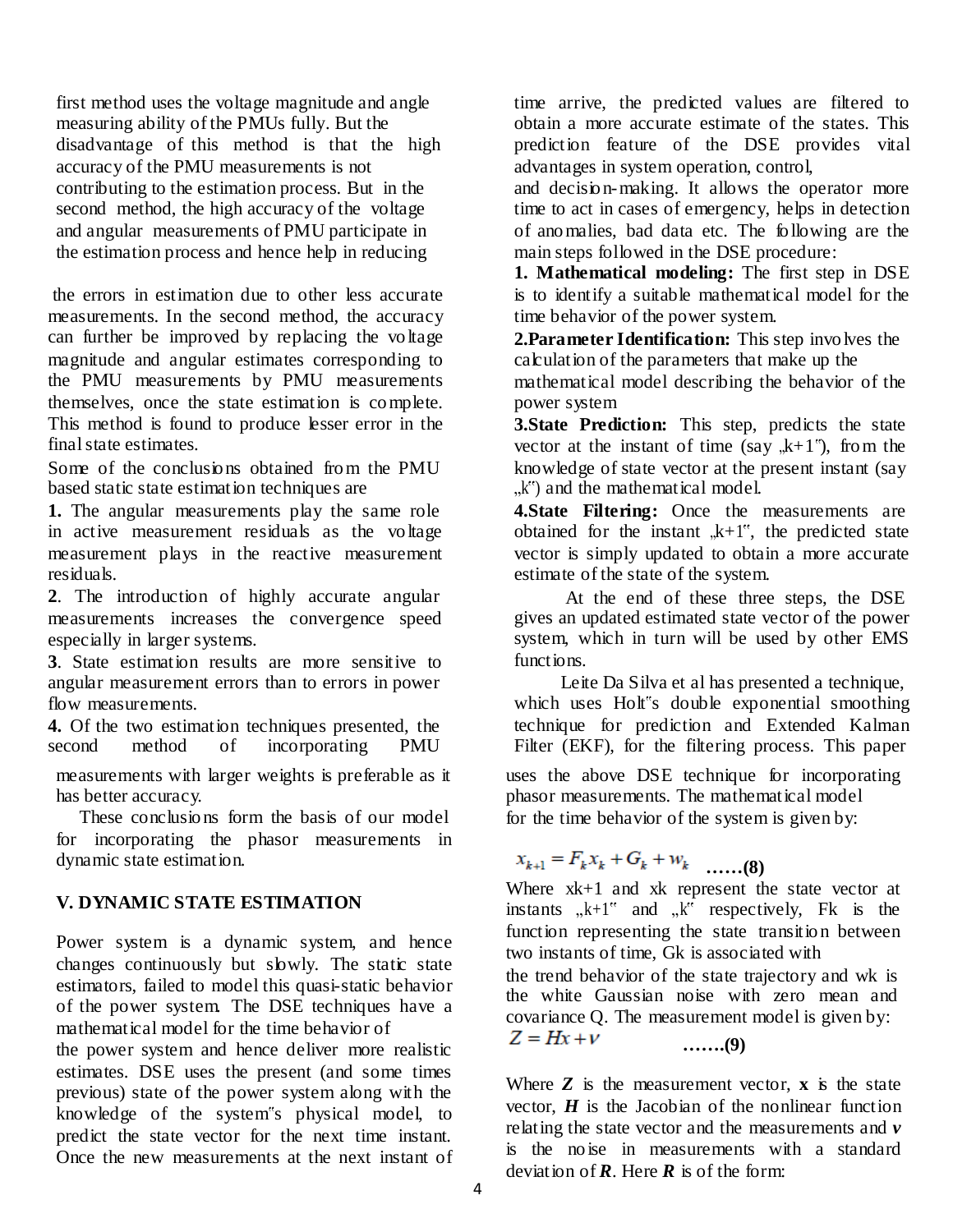$$
R = \begin{pmatrix} \sigma^{-2} & 0 \\ 0 & \sigma_{PMC} \end{pmatrix} \text{ Where } \sigma^{-2} << \sigma_{PMC}^{-2} \dots (10)
$$

Where  $\sqrt{\sigma}$  is the standard deviation of the normal SCADA measurements and  $_{,\sigma_{PMU}}$ " is the standard deviation of the PMU measurements.

The parameters, Fk and Gk are calculated using the Holt"s double exponential smoothing method and the predicted state vector is obtained by the fo llowing equation:

**……….(11)**

Where,  $x$  is the predicted value at instant  $k+1$ . The covariance of predicted values at instant  $k+1$ " is given by:

$$
N_{k+1} = F_k P_k F_k^T + Q_k
$$
 .........(12)

Where,  $\mathbb{R}^n$  is the covariance of the estimate at  $instant$   $\mathbf{.}k$ ".

This predicted estimates, will then be used to predict the measurements at the next instant of time. When the measurements at the k+1 instant arrive, the predicted state vector X has to be updated, to obtain the filtered estimates.

The optimization function here would be, to minimize the difference between predicted measurements and the actual measurements at the  $k+1$ "th instant. The second factor to minimize is the difference between the predicted and the actual state vector. Hence the optimization function is given by:<br> $J(x) = [Z - h(\overline{x})]^T R^{-1} [Z - h(\overline{x})] + [x - \overline{x}]^T N^{-1} [x - \overline{x}]$ 

 **……..(13)**

The Extended Kalman Filter (EKF) technique is used for optimizing the above equation and the final equation for the filtering step can be written as:

$$
\hat{x}_{k+1} = \overline{x}_{k+1} + K_{k+1}[Z_{k+1} - h(\overline{x}_{k+1})]
$$
  
Where  $K_{k+1} = \Sigma H^T R^{-1} = [H^T R^{-1} H + N^{-1}]^{-1} H^T R^{-1}$   
......(14)

K is called Gain matrix.

At the end of these steps, the DSE gives an updated estimated state vector of the power system, which can in turn be used by other EMS functions for their operation.

### **VI. PMUS IN DYNAMIC STATE ESTIMATION**

From the experience of incorporating PMUs in static state estimation, it can be concluded that, PMUs by and large increase the performance of the state estimation. Keeping in mind the conclusion drawn from the PMU based static state estimators we propose a PMU based DSE technique. With PMUs we can have much more accurate filtered states, resulting in more accurate predicted states for the next instant of time. Hence, the operator will have much more reliable data for performing security analysis and taking control decisions. In these days of expanding power grids and the system being pushed towards its limits for maximum utilization, any improvement in accuracy of the prediction and accuracy of estimated state variables can be extremely useful.

The DSE model used here is as described in the previous section. In this paper incorporation of PMU based voltage magnitude and voltage angular measurements in to the DSE will be studied. Some of the observations from the PMU based static state estimation techniques, which can be useful in modeling the PMU based dynamic state estimation are:

**1**. The system will consist of a mixture of both PMU measurements and normal SCADA measurements.

**2**. The PMU measurements will be used in the state estimation along with the SCADA measurements, albeit with higher weights.

**3.** Once the filtered estimates are obtained, voltage magnitude and angular estimates corresponding to the PMU measurements are replaced by the PMU based voltage and angular measurements themselves, to increase the accuracy.

**4**. The behavior of the DSE will be studied by observing its response for varying weights of the PMU measurements.

The PMU based DSE technique presented in this paper, has been implemented and tested on a 5 bus system. The system dynamics is simulated through change in the injections at various buses. The PMU will be introduced at each bus, one at a time, and the DSE program is run for each such